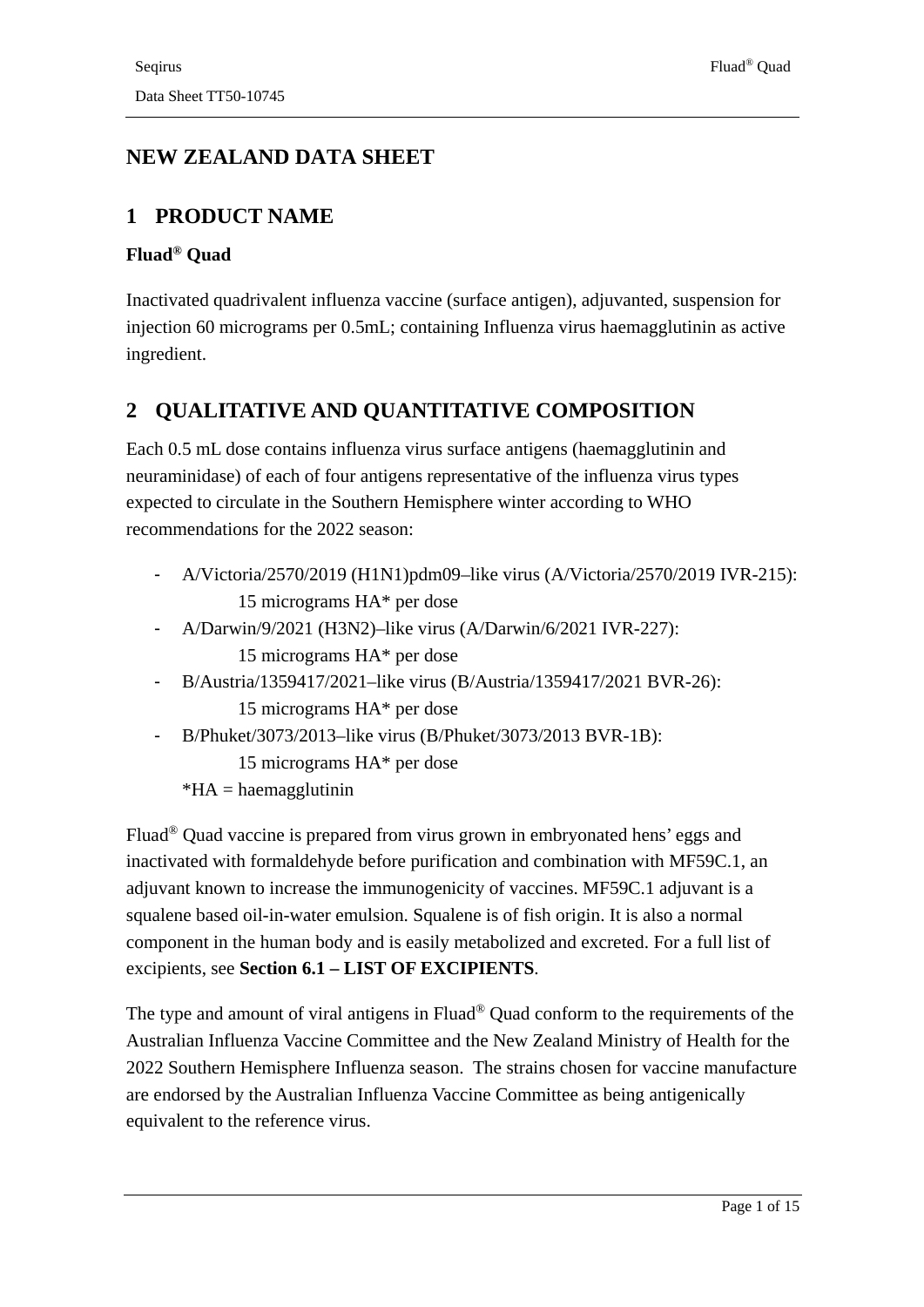Fluad® Quad is manufactured in eggs and trace amounts of kanamycin sulfate, neomycin sulfate, ovalbumin ( $\leq 1$  micrograms/0.5 mL dose), formaldehyde ( $\leq 1$  micrograms/0.5 mL dose), cetrimonium bromide ( $\leq 18$  micrograms/0.5 mL dose), sucrose and hydrocortisone may be present as residues of the manufacturing process.

### **3 PHARMACEUTICAL FORM**

Fluad® Quad is a milky-white suspension for injection.

### **4 CLINICAL PARTICULARS**

### <span id="page-1-0"></span>**4.1 THERAPEUTIC INDICATIONS**

Active immunisation against influenza in persons 65 years of age and older.

### **4.2 DOSE AND METHOD OF ADMINISTRATION**

Fluad® Quad is for use in adults 65 years of age and older only. See **Section 4.1 – [THERAPEUTIC INDICATIONS](#page-1-0)**.

A single 0.5 mL dose should be administered by intramuscular injection, preferably into the deltoid muscle of the upper arm.

Gently shake before use. After shaking, the normal appearance of the vaccine is a milkywhite suspension.

Visually inspect the contents of each pre-filled syringe for particulate matter and/or variation in appearance prior to administration. If either condition is observed, do not administer the vaccine.

Fluad® Quad contains no antimicrobial preservative. Use in one patient on one occasion only. Discard any residue.

Annual revaccination is recommended because immunity declines during the year after vaccination and circulating strains of influenza virus change from year to year.

Persons with a history of egg allergy (non-anaphylaxis) can receive a full dose of vaccine in any immunisation setting (See also **Section 4.4 – [SPECIAL WARNINGS AND](#page-2-0)  [PRECAUTIONS FOR USE](#page-2-0)**).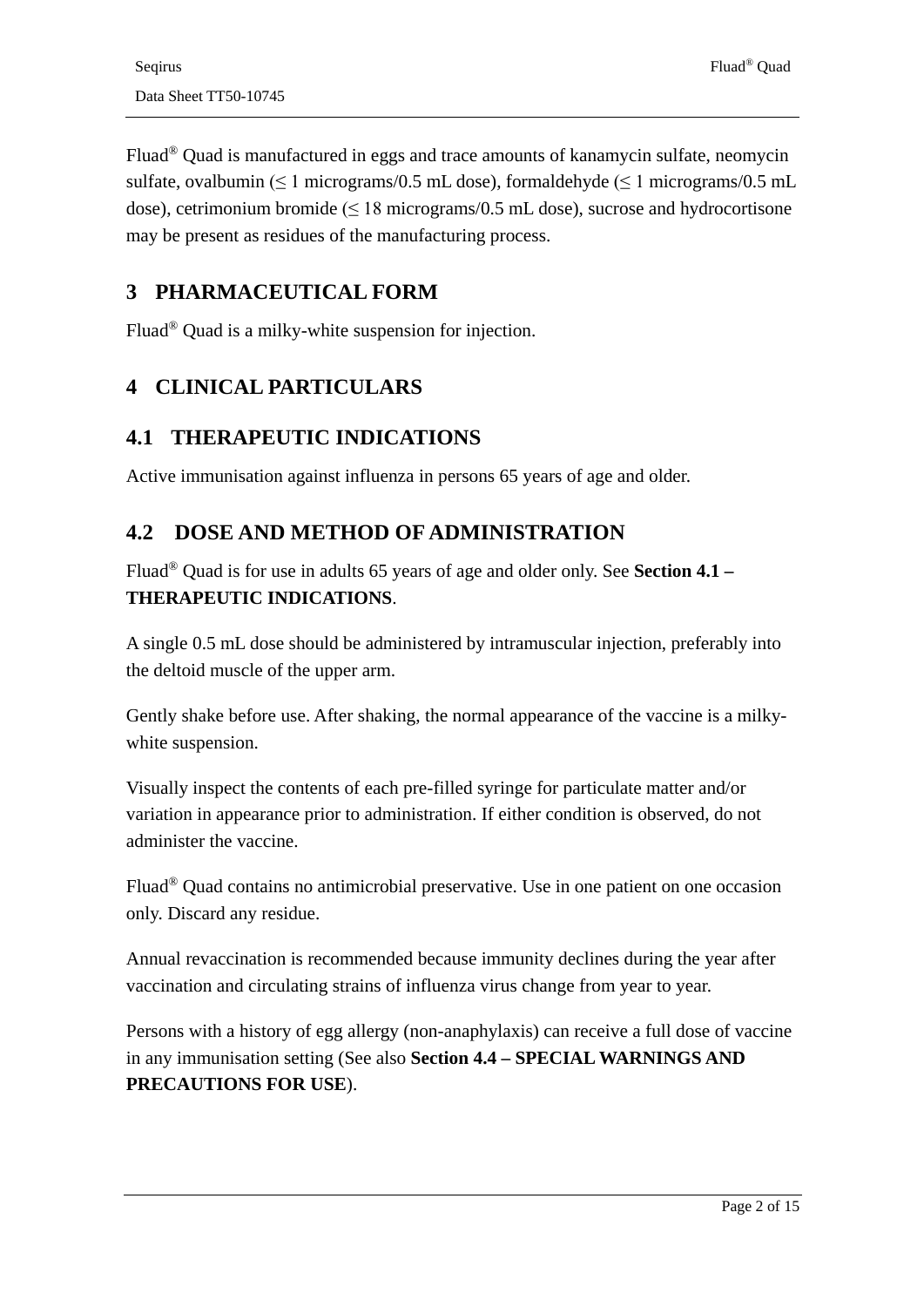## **4.3 CONTRAINDICATIONS**

The vaccine is contraindicated in individuals with known severe allergic reactions (e.g. anaphylaxis) to

- any component of the vaccine (refer to **Section 6.1 – [LIST OF EXCIPIENTS](#page-12-0)**), except egg proteins (See **also Section 4.4 – [SPECIAL WARNINGS AND](#page-2-0)  [PRECAUTIONS FOR USE](#page-2-0)**) or
- a previous dose of any influenza vaccine.

### <span id="page-2-0"></span>**4.4 SPECIAL WARNINGS AND PRECAUTIONS FOR USE**

As with all injectable vaccines, appropriate medical treatment and supervision should always be readily available in case an anaphylactic event occurs following the administration of the vaccine.

Persons with a history of anaphylaxis to egg should be vaccinated only in medical facilities with staff experienced in recognising and treating anaphylaxis. For full details regarding recommendations for influenza vaccination in individuals with egg allergy, please refer to the relevant national immunisation guidelines.

Immunisation should be postponed in patients with acute febrile illness until the fever is resolved.

Antibody response in patients with endogenous or iatrogenic immunosuppression may be insufficient.

A protective response may not be elicited in all vaccine recipients.

If Guillain-Barré syndrome has occurred within 6 weeks of previous influenza vaccination, the decision to give Fluad® Quad should be based on careful consideration of the potential benefits and risks.

The syringe and all associated syringe components for Fluad® Quad pre-filled syringe needle-free do not contain natural rubber latex. Fluad® Quad pre-filled syringe with attached needle cannot be considered to be latex-free as the sheath covering the needle contains natural rubber latex. See **Section 6.5 – [NATURE AND CONTENTS OF](#page-12-1)  [CONTAINER](#page-12-1)** for further information.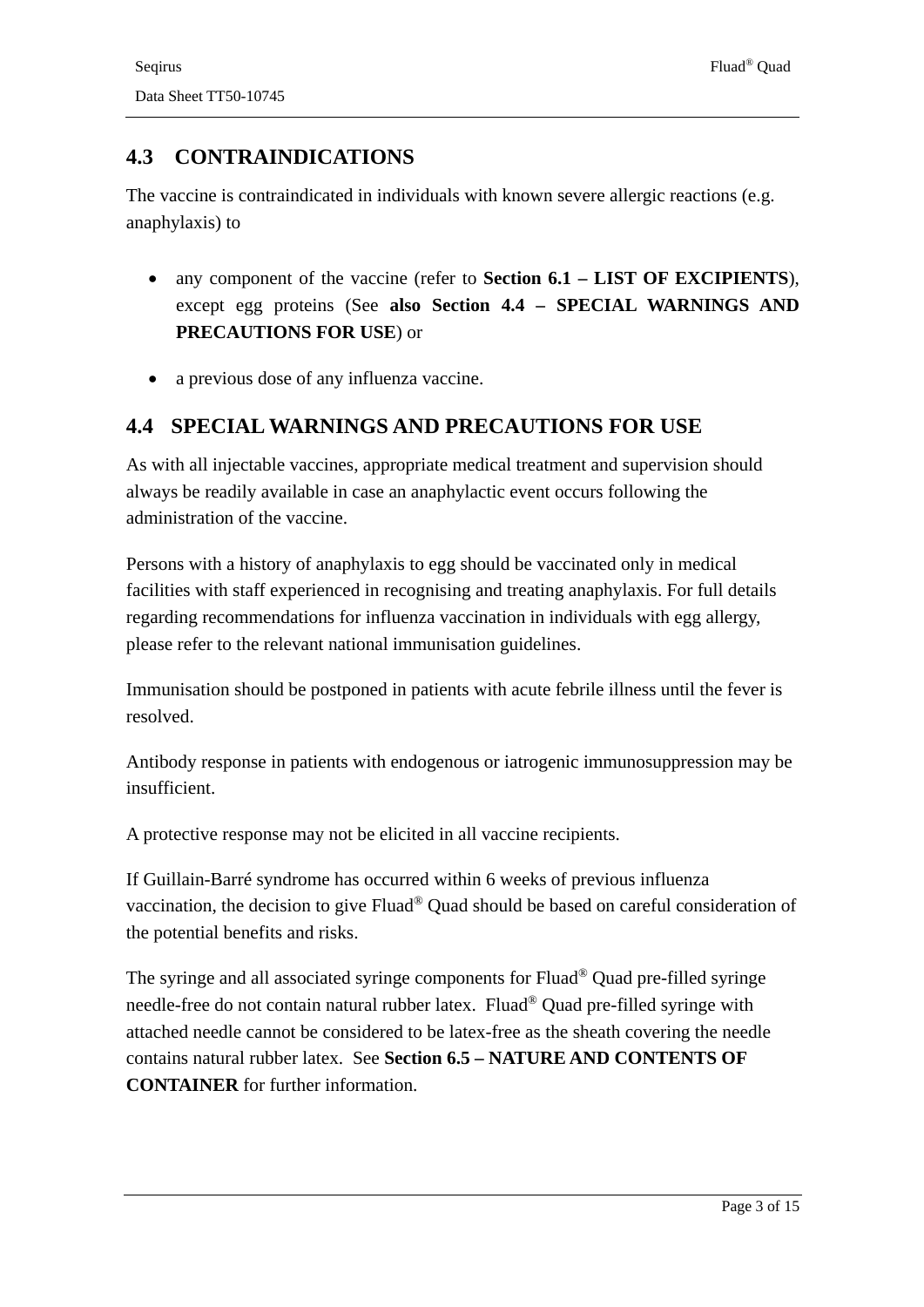## **Use in the elderly**

Fluad® Quad is approved for active immunisation against influenza in persons 65 years of age and older. See **Section 4.1 – [THERAPEUTIC INDICATIONS](#page-1-0)** and also **Section 5 – [PHARMACOLOGICAL PROPERTIES](#page-7-0)**.

### **Paediatric use**

Paediatric data have not been evaluated.

### **Effects on laboratory tests**

No data available.

# **4.5 INTERACTIONS WITH OTHER MEDICINES AND OTHER FORMS OF INTERACTIONS**

No clinical data on concomitant administration of Fluad® Quad with other vaccines are available.

Data from two studies on the concomitant administration of Fluad® (inactivated, trivalent influenza vaccine (surface antigen), adjuvanted, suspension for injection) with an approved 13-valent pneumococcal conjugate vaccine (PCV13) and an approved 23-valent pneumococcal polysaccharide vaccine (PPSV23) in an elderly population are available. These studies indicated that coadministration of Fluad® with either PCV-13 or PPSV23 did not show significant interference in antibody response. Although concomitant vaccination induced more frequent local pain, most of the local adverse reactions were mild. Systemic adverse reactions were generally mild, and no serious vaccine-related adverse events occurred.

If Fluad® Quad needs to be used at the same time as another vaccine, immunisation should be given at separate injection sites, preferably on different limbs. It should be noted that the adverse reactions may be intensified.

# <span id="page-3-0"></span>**4.6 FERTILITY, PREGNANCY AND LACTATION**

### **Effects on fertility**

No data available.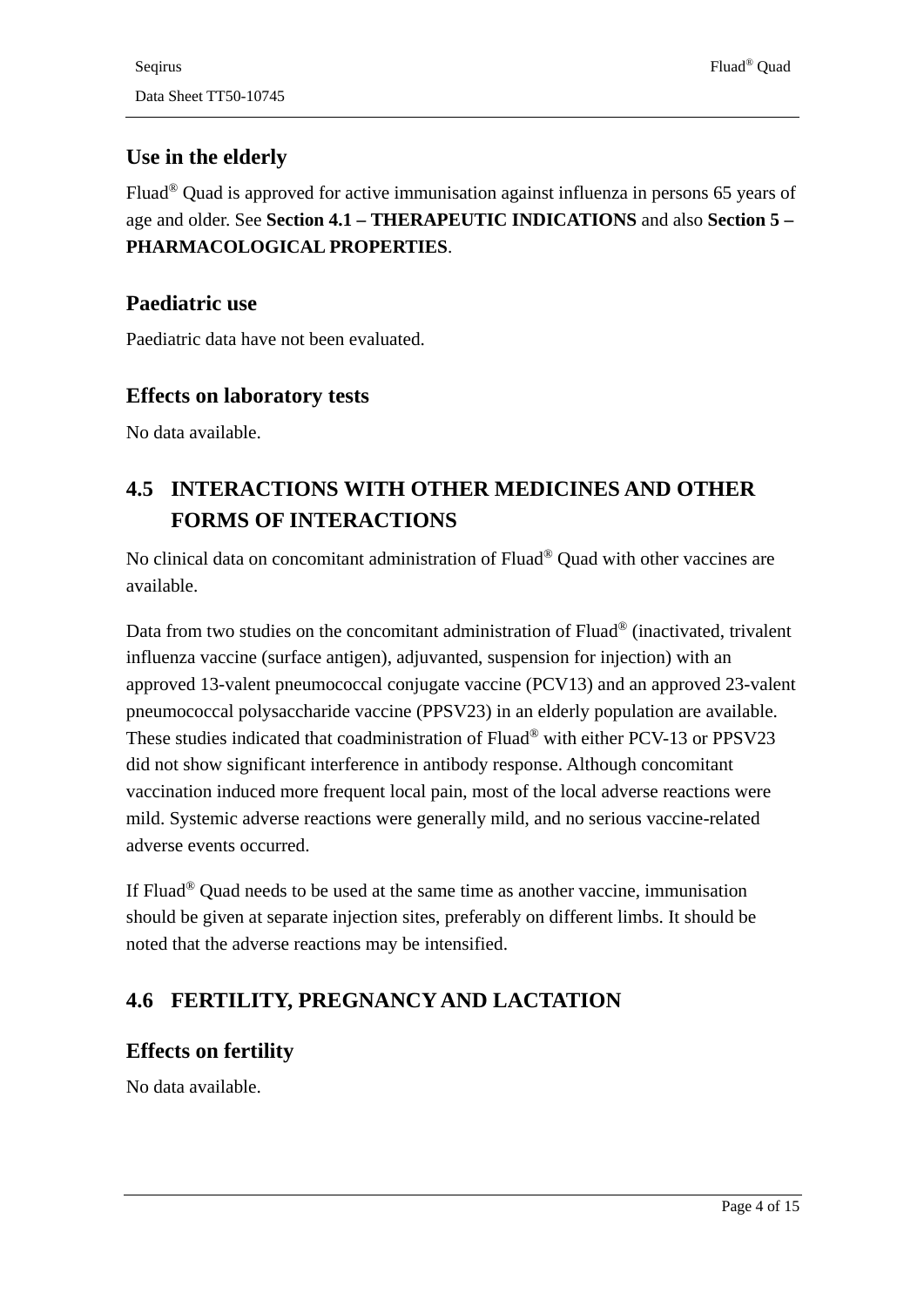## **Use in pregnancy – Pregnancy Category B2**

Animal reproduction studies have not been conducted with Fluad® Quad. In a reproductive and developmental study in rabbits dosed with the trivalent vaccine Fluad® (TT50-6538) twice pre-mating (21 and 7 days before mating) and during gestation (gestation day 7 and 20), there were no significant effects on the does, their fetuses or pups. The HA dose in rabbits was approximately 11-times the recommended clinical dose of a HA dose per body weight basis. Circulating anti-H1N1 antibodies were detected in the does, fetuses and pups.

There are no adequate and well-controlled studies in pregnant women. Fluad® Quad is indicated for persons 65 years and over.

### **Use in lactation**

No data available.

## **4.7 EFFECTS ON ABILITY TO DRIVE AND USE MACHINES**

The effect of this medicine on person's ability to drive and use machines were not assesses as part of its registration.

### **4.8 UNDESIRABLE EFFECTS**

The overall safety profile of Fluad<sup>®</sup> Quad is similar to the adjuvanted trivalent influenza vaccine, Fluad®.

### **Clinical trials**

Because clinical trials are conducted under widely varying conditions, adverse event rates observed in the clinical trial(s) of a vaccine cannot be directly compared to rates in the clinical trial(s) of another vaccine and may not reflect the rates observed in practice.

The safety of a single dose of Fluad® Quad in subjects 65 years of age and older was evaluated in clinical study V118\_20. Refer to **Section 5.1 – [PHARMACODYNAMIC](#page-7-1)  [PROPERTIES](#page-7-1)** for further detail.

In study V118\_20, adverse events were collected as either solicited or unsolicited AEs. Solicited local and systemic events were collected for 7 days after vaccination [\(Table 1\)](#page-5-0). Unsolicited AEs were collected for 21 days following vaccination, and for the full duration of study participation for serious AEs (SAEs), AEs leading to withdrawal from the study, new onset of chronic diseases (NOCDs), AEs of special interest (AESIs).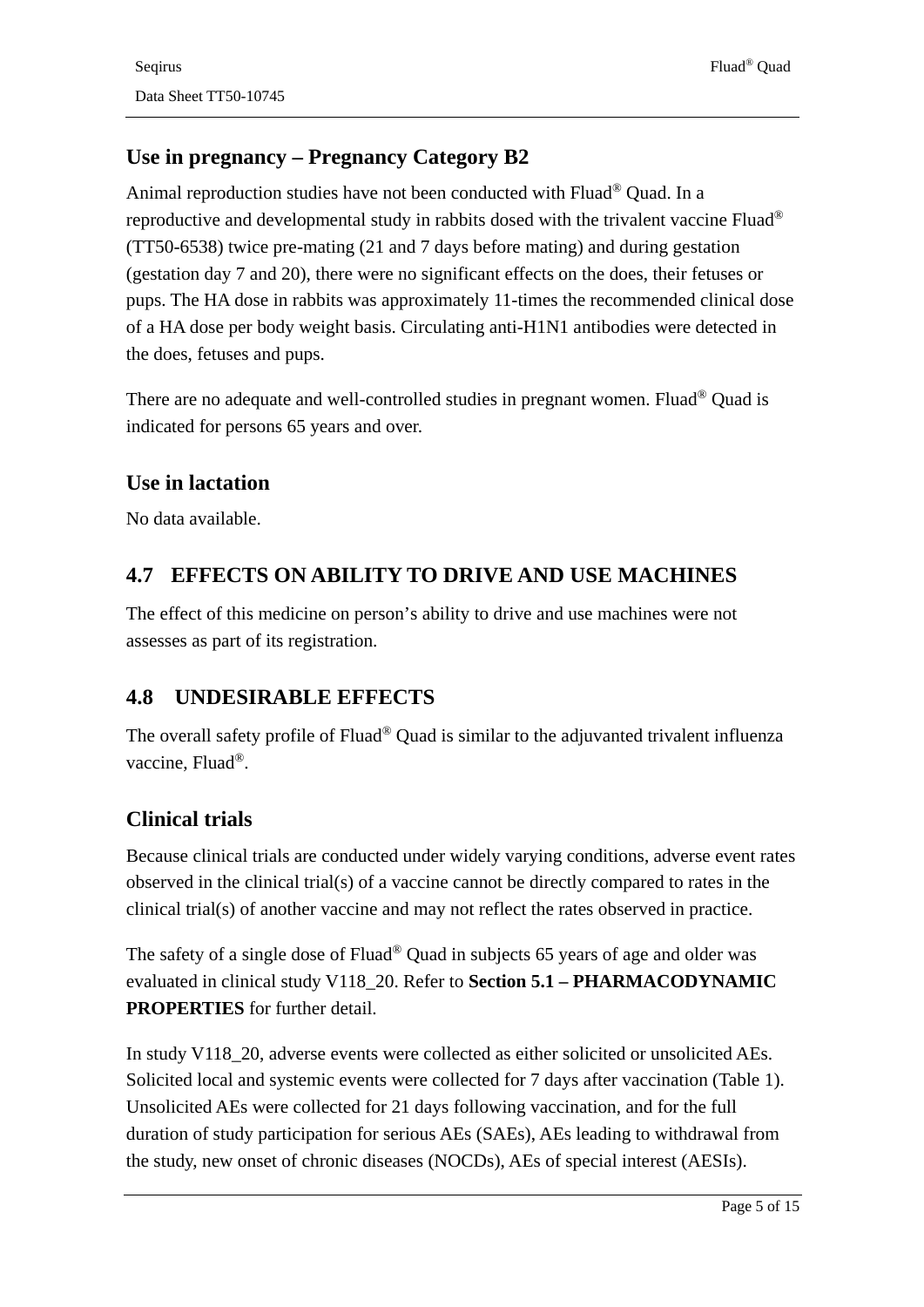In the study, 51.8% of subjects reported any solicited AE after Fluad® Quad vaccination, compared with 48.7%, and 48.2 % in the Fluad® and aTIV-2 groups respectively. The most commonly reported  $(≥10%)$  solicited AEs were injection site pain (31.9%), fatigue (16%) and headache (12.0%) (see [Table 1\)](#page-5-0). The majority of the adverse events reported were mild or moderate in intensity and resolved within 3 days. Solicited AEs with severe intensity were uncommon in all study groups.

Overall, the solicited AEs show that the safety profile of Fluad® Quad in subjects 65 years of age and older was generally similar compared to the aTIV comparators.

|                                         | Percentage (%) of Subjects Reporting a Solicited Event |                     |                                      |                     |                       |                     |  |  |
|-----------------------------------------|--------------------------------------------------------|---------------------|--------------------------------------|---------------------|-----------------------|---------------------|--|--|
|                                         | Fluad <sup>®</sup> Quad<br>$N = 883$                   |                     | <b>Fluad</b> <sup>®</sup><br>$N=439$ |                     | $aTIV-2$<br>$N = 438$ |                     |  |  |
|                                         |                                                        |                     |                                      |                     |                       |                     |  |  |
| <b>Local (Injection site) Reactions</b> |                                                        |                     |                                      |                     |                       |                     |  |  |
|                                         | Any <sup>c</sup>                                       | Severe <sup>d</sup> | Any <sup>c</sup>                     | Severe <sup>d</sup> | Any <sup>c</sup>      | Severe <sup>d</sup> |  |  |
| Injection site pain                     | 31.9                                                   | 0.0                 | 29.1                                 | 0.9                 | 25.7                  | 0.2                 |  |  |
| Erythema                                | 7.6                                                    | 0.0                 | 7.4                                  | 0.3                 | 8.6                   | 0.0                 |  |  |
| Induration                              | 7.0                                                    | 0.0                 | 5.4                                  | 0.0                 | 5.3                   | 0.0                 |  |  |
| Ecchymosis                              | 2.5                                                    | 0.1                 | 1.5                                  | 0.0                 | 1.5                   | 0.0                 |  |  |
| <b>Systemic Reactions</b>               |                                                        |                     |                                      |                     |                       |                     |  |  |
| Fatigue                                 | 16.0                                                   | 0.7                 | 15.4                                 | 0.7                 | 11.5                  | 1.4                 |  |  |
| Headache                                | 12.0                                                   | 0.5                 | 10.6                                 | 0.7                 | 11.3                  | 0.7                 |  |  |
| Arthralgia                              | 9.1                                                    | 0.3                 | 8.5                                  | 0.0                 | 7.1                   | 1.2                 |  |  |
| Myalgia                                 | 8.1                                                    | 0.5                 | 7.8                                  | 0.0                 | 6.9                   | 0.9                 |  |  |
| <b>Diarrhoea</b>                        | 5.5                                                    | 0.6                 | 5.5                                  | 0.5                 | 6.9                   | 0.7                 |  |  |
| Chills                                  | 4.7                                                    | 0.2                 | 3.4                                  | 0.5                 | 4.4                   | 0.7                 |  |  |
| Nausea                                  | 4.0                                                    | 0.2                 | 4.1                                  | 0.0                 | 4.6                   | 0.9                 |  |  |
| Loss of appetite                        | 3.2                                                    | 0.2                 | 4.8                                  | 0.0                 | 3.7                   | 0.5                 |  |  |
| Vomiting                                | 0.8                                                    | 0.1                 | 0.5                                  | 0.0                 | 2.1                   | 0.7                 |  |  |
| Fever                                   | 0.5                                                    | 0.1                 | 0.2                                  | 0.0                 | 0.5                   | 0.0                 |  |  |

<span id="page-5-0"></span>**Table 1: Incidence of Solicited Local and Systemic Adverse Eventsa in the Solicited Safety Population<sup>b</sup> Reported within 7 Days After Dosing (Study V118\_20)** 

Abbreviation: N=number of subjects with solicited safety data;

<sup>a</sup> All solicited local and systemic adverse events reported within 7 days of vaccination are included <sup>b</sup> Solicited Safety Population: all subjects in the exposed population who provided post-vaccination solicited safety data

<sup>c</sup> "Any" definitions: Erythema, Induration and Ecchymosis =  $\geq$  25 mm diameter, fever =  $\geq$  38°C;

<sup>d</sup> "Severe" definitions: Erythema, Induration and Ecchymosis >100 mm diameter; injection site pain, nausea, fatigue, myalgia, arthralgia, headache, and chills = prevents daily activity; loss of appetite = not eating at all; vomiting  $= 6$  or more times in 24 hours or requires intravenous hydration; diarrhoea  $= 6$  or more loose stools in 24 hours or requires intravenous hydration; Fever =  $\geq$  39 $^{\circ}$ C.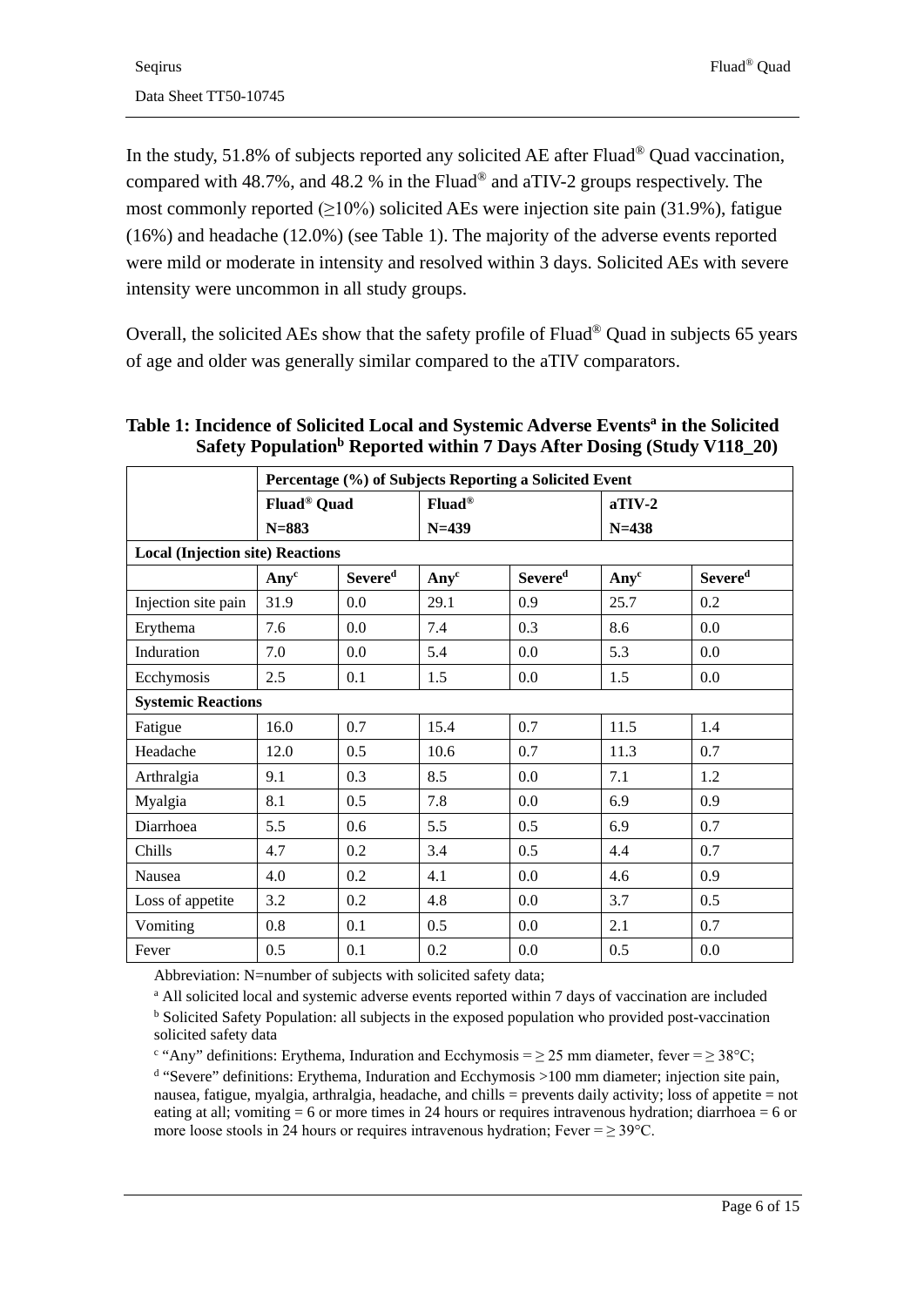Unsolicited Adverse Events (AEs) were collected for 21 days after vaccination. The frequency of unsolicited AEs was similar between the different vaccination groups, Fluad<sup>®</sup> Quad (15.3%), Fluad<sup>®</sup> (11.3%) and aTIV-2 (15.3%). Influenza-like-illness (2.0%), injection site bruising (1.1%) and cough (1.0%) were reported in  $\geq$ 1% of subjects who received Fluad® Quad.

No treatment-related SAE or death were reported in the study.

Two AESIs were reported during the study: one in the Fluad® group, and one in the Fluad® Quad group. Neither of the AESIs was considered to be related to study vaccine.

The frequency of unsolicited events leading to NOCD was similar across study groups: Fluad<sup>®</sup> Quad (2.6%); Fluad<sup>®</sup> (3.6%) and aTIV-2 (3.2%). NOCDs were heterogeneous in nature and consistent with the clinical conditions spontaneously occurring in subjects 65 years of age and older. No reported NOCDs were considered related to study vaccine.

No unsolicited AEs led to withdrawal from the study.

### **Post-marketing surveillance**

There are currently limited post-marketing data available for Fluad® Quad.

However, the post-marketing experience with Fluad® may be relevant to Fluad® Quad because both vaccines are manufactured using the same process and have overlapping compositions. The following adverse reactions were reported from post marketing surveillance in subjects 65 years of age or older administered Fluad<sup>®</sup>.

As these events were reported voluntarily from a population of uncertain size, it is not possible to reliably estimate their frequency or to establish, for all events, a causal relationship to vaccine exposure.

#### *Blood and lymphatic system disorders*

Thrombocytopenia (some very rare cases were severe with platelet counts less than 5,000 per mm<sup>3</sup>), lymphadenopathy.

#### *General disorders and administration site conditions*

Extensive swelling of injected limb lasting more than one week, Injection-site cellulitislike reaction (some cases of swelling, pain, and redness extending more than 10 cm and lasting more than 1 week).

#### *Immune system disorders*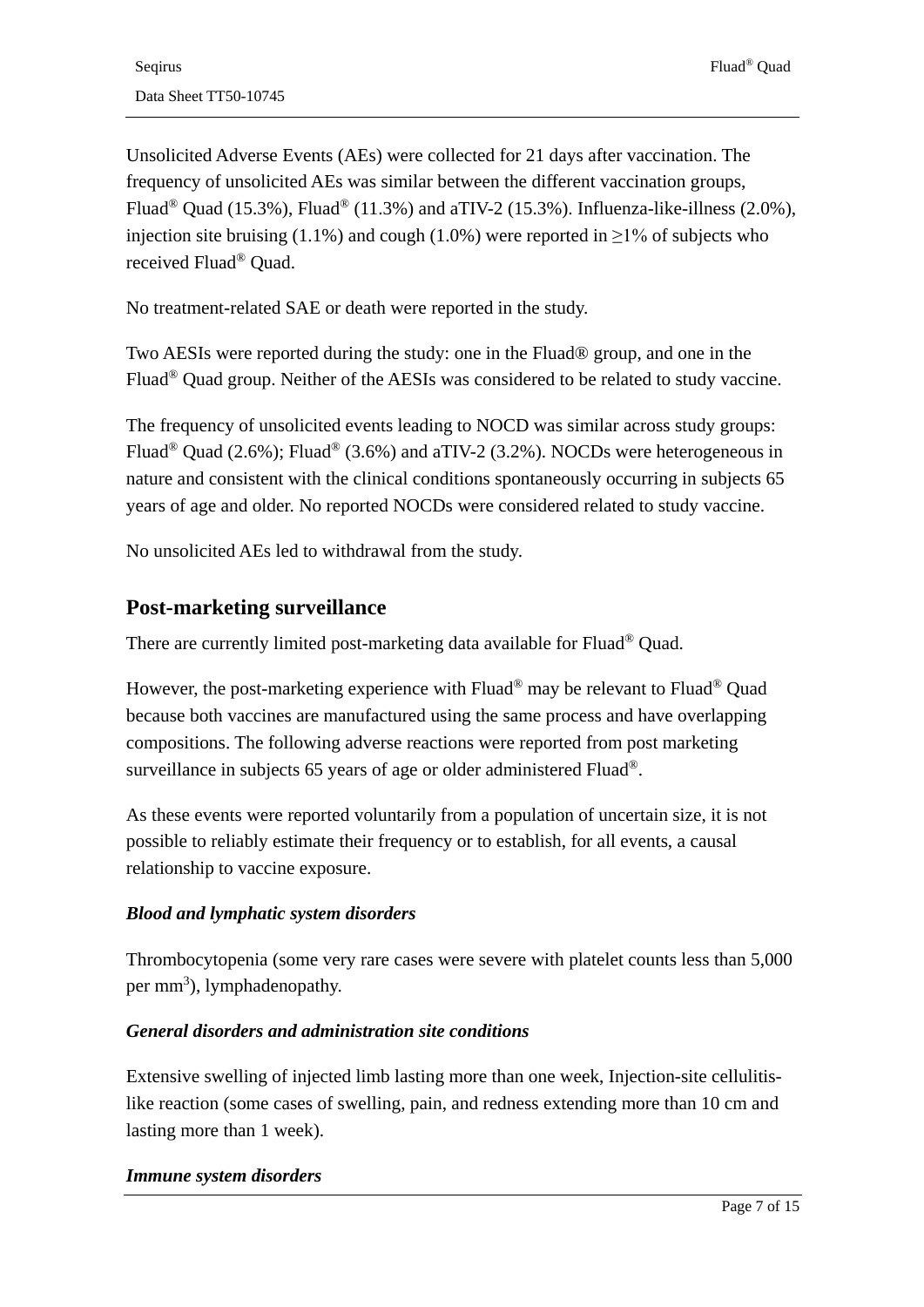Allergic or immediate hypersensitivity reactions, including anaphylactic shock

#### *Musculoskeletal and connective tissue disorders*

Muscular weakness

#### *Nervous system disorders*

Encephalomyelitis, Guillain-Barré Syndrome, convulsions, neuritis, neuralgia, paraesthesia,

#### *Skin and subcutaneous tissue disorders*

Generalised skin reactions including erythema multiforme, urticaria, pruritus or nonspecific rash.

#### *Vascular disorders*

Vasculitis which may be associated with transient renal involvement.

#### **Reporting of suspected adverse effects**

Reporting suspected adverse reactions after authorisation of the medicine is important. It allows continued monitoring of the benefit/risk balance of the medicine. Healthcare professionals are asked to report any suspected adverse reactions via https://wwww.tga.gov.au/reporting-problems (Australia) or https://nzphvc.otago.ac.nz/reporting/ (New Zealand).

#### **4.9 OVERDOSE**

There are no data on overdose with Fluad® Quad.

For information on the management of overdose, contact the Poison Information Centre on 131126 (Australia) and the New Zealand Poisons Centre on 0800 POISON or 0800 764766 (New Zealand).

### <span id="page-7-0"></span>**5 PHARMACOLOGICAL PROPERTIES**

### <span id="page-7-1"></span>**5.1 PHARMACODYNAMIC PROPERTIES**

Pharmacotherapeutic group: Influenza Vaccines

ATC Code: J07BB02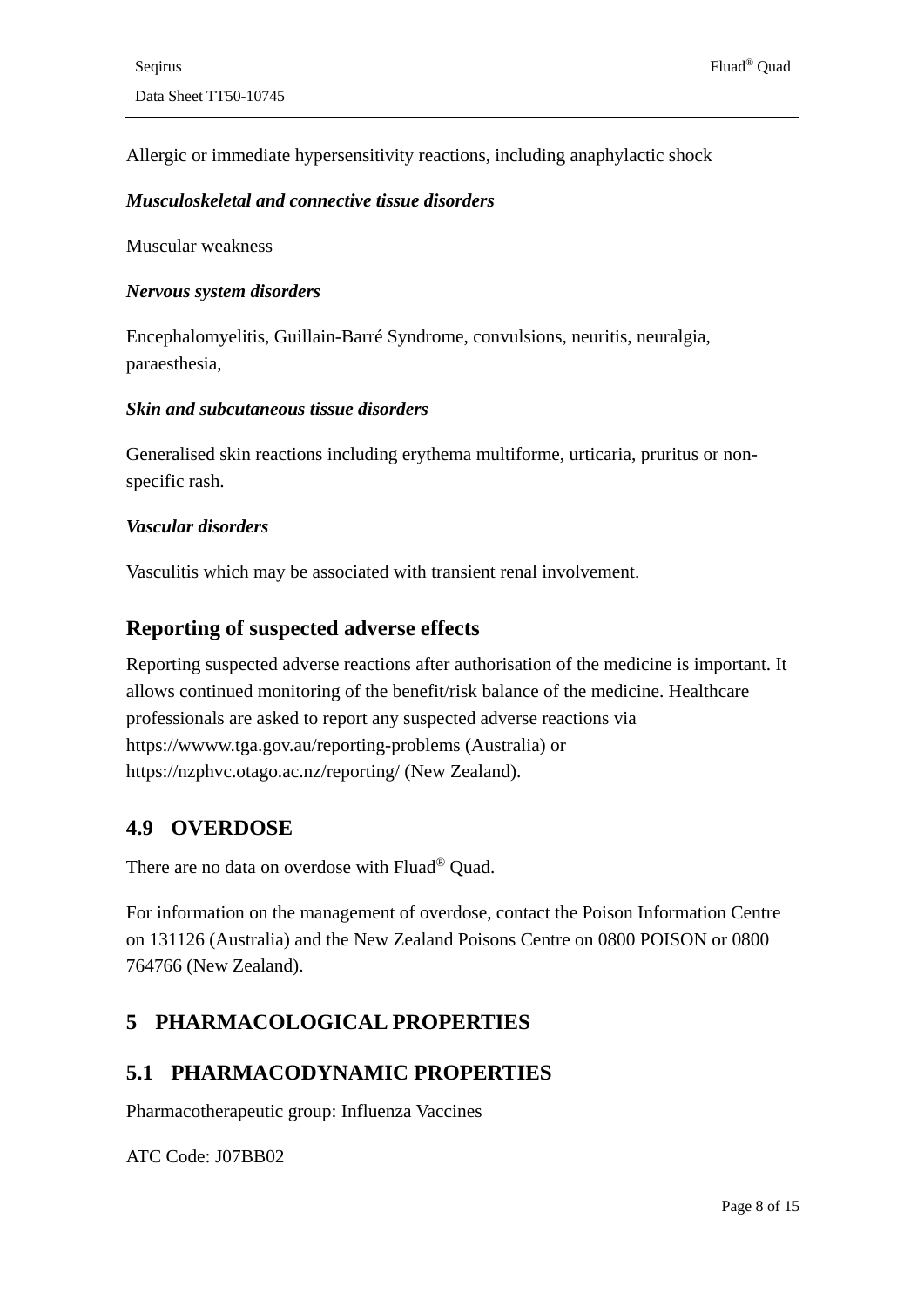### **Mechanism of action**

Fluad® Quad provides active immunisation against four influenza virus strains (two A subtypes and two B types) contained in the vaccine.

Fluad® Quad has been shown to evoke antibody responses to the viral surface glycoproteins, haemagglutinin and neuraminidase. These antibodies provide protection against clinical illness in a high proportion of vaccine recipients.

The antibody response to Fluad® Quad is similar to Fluad® which is increased when compared to the response to vaccines without adjuvant and is most pronounced for A/H3N2 influenza antigens. This increased response is even more pronounced in subjects 65 years of age and older. The inclusion of the second B strain in Fluad® Quad also provides additional benefit compared to Fluad®.

The adjuvant MF59 broadens the overall immune response allowing the vaccine to offer greater protection against heterologous strains of the virus. This may be important when there is a mismatch between the virus strains included in the vaccine and the strains circulating in the community. The antibody response is increased when compared to the response to non-adjuvanted Inactivated Influenza Vaccine. This increased response is seen particularly in elderly subjects with low pre-immunisation titres and/or with underlying diseases (diabetes, cardiovascular and respiratory diseases) who are at increased risk of complications of influenza infection.

Specific levels of haemagglutination inhibition (HI) antibody titres post-vaccination with inactivated influenza vaccine have not been correlated with protection from influenza virus. In some human studies in adults, antibody titres of 1:40 or greater have been associated with protection from influenza illness in up to 50% of subjects.

Antibody against a specific influenza virus type or subtype confers limited or no protection against another. Furthermore, antibody to a specific antigenic variant of influenza virus might not protect against a new antigenic variant of the same type or subtype.

The addition of the squalene-based MF59 oil-in-water emulsion adjuvant in Fluad® Quad leads to enhanced antigen uptake by recruiting immune cells at the injection site and differentiating into antigen presenting cells. This results in an increased magnitude, breadth and persistence of the immune response through the duration of the influenza season compared with non-adjuvanted influenza vaccines.

Annual revaccination is recommended because immunity declines during the year after vaccination and circulating strains of influenza virus change from year to year.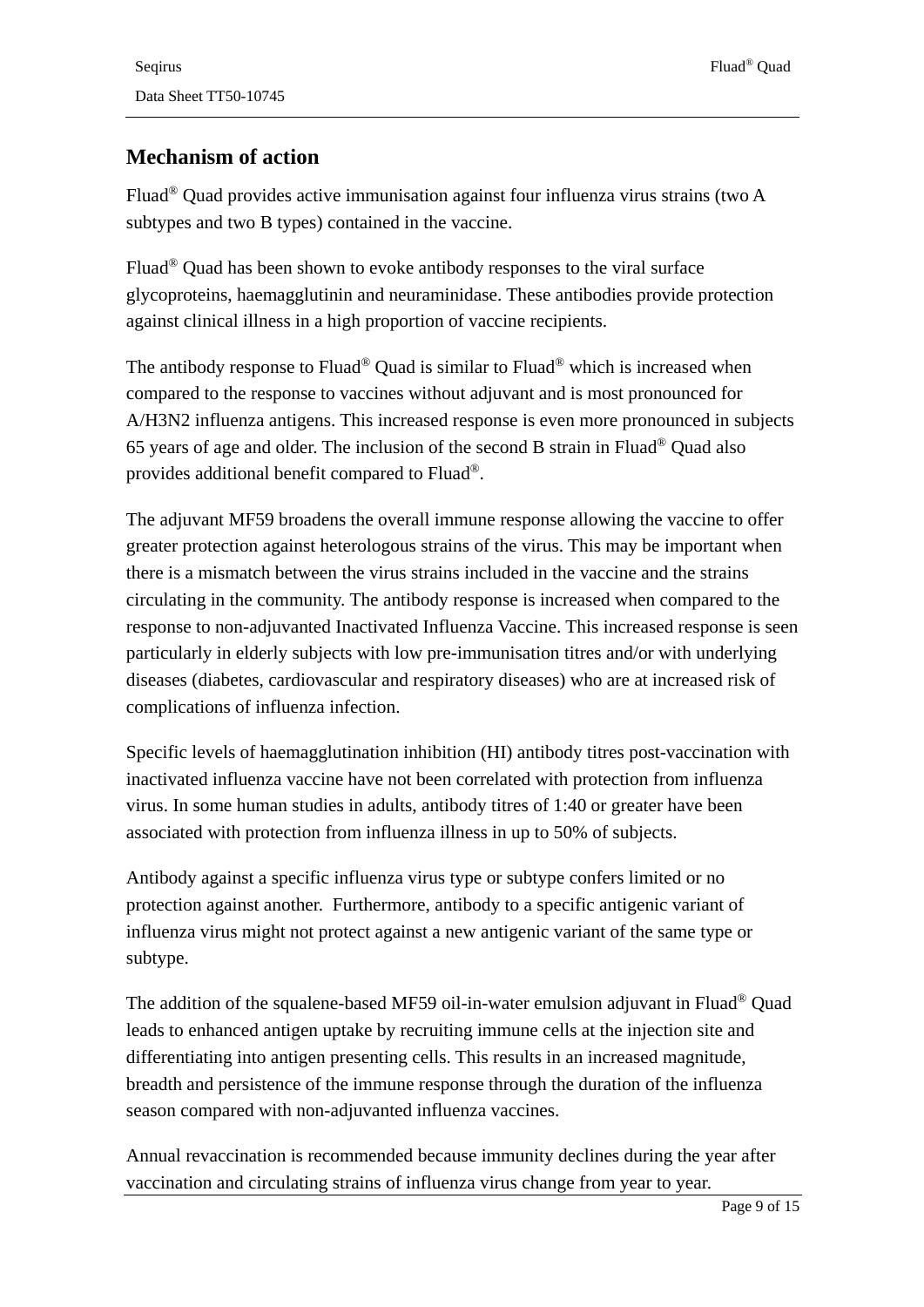### **Clinical trials**

#### *Immunogenicity*

The immunogenicity of Fluad<sup>®</sup> Quad was evaluated in clinical study V118 20, a multicentre, randomised, double-blind, non-inferiority, comparator controlled study conducted in subjects 65 years of age and older in the 2017-18 Northern Hemisphere influenza season. In this study, 888 received Fluad® Quad, 444 subjects received the licensed trivalent influenza vaccine (Fluad®, aTIV-1) and 444 subjects received an adjuvanted trivalent influenza vaccine containing the alternative B strain (a-TIV-2).

The per protocol immunogenicity set included a total of 1741 subjects: Fluad<sup>®</sup> Ouad  $(N=872)$ , Fluad<sup>®</sup> (N=436) and aTIV-2 (N=433). In the per protocol set, the mean age of subjects at enrolment who received Fluad<sup>®</sup> Ouad was 72.4 years.

Non-inferiority of the immune response of Fluad® Quad to that of Fluad® (aTIV-1) and TIV-2 among adults 65 years of age or older was assessed as a co-primary endpoint. Adjusted HI Geometric Mean Titre (GMT) ratios and the difference in seroconversion rates for each vaccine strain were assessed 21 days after vaccination. Pre-specified noninferiority criteria required that the upper bound of the 2-sided 95% CI of the GMT ratio (GMTaTIV/GMTFluad® Quad) did not exceed 1.5 and the upper bound of the 2-sided 95% CI of the seroconversion rate difference (SCRaTIV–SCRFluad® Quad) did not exceed 10% for each strain.

Fluad® Quad was non-inferior for all 4 influenza strains for both HI antibody titres and seroconversion rates [\(Table 2\)](#page-10-0).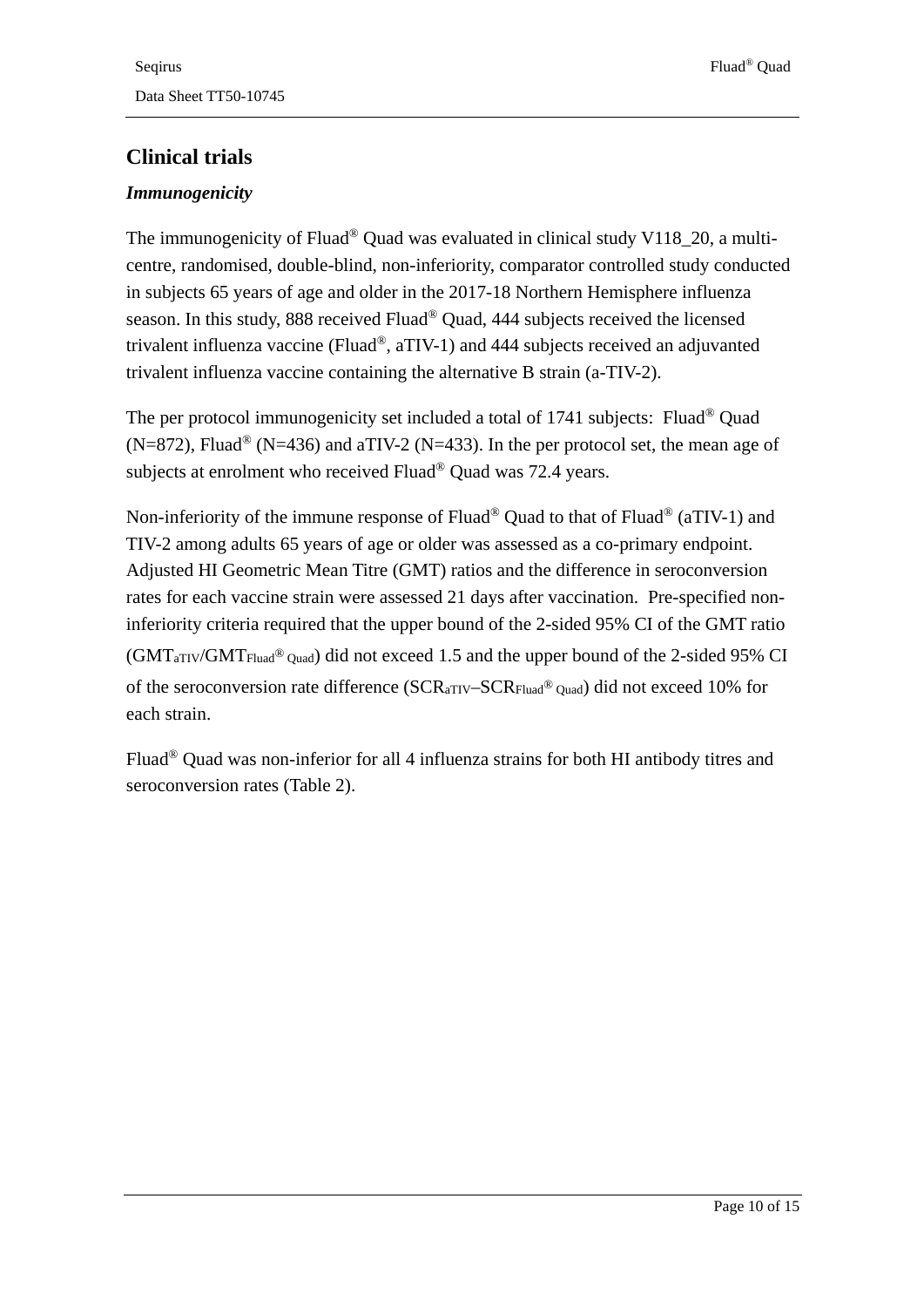#### <span id="page-10-0"></span>**Table 2: Comparison of Immune Responses to Each Antigen 21 days After Vaccination with Fluad® Quad and Adjuvanted Trivalent Comparator Vaccines in Subjects 65 years of Age and Older (per protocol set)**

|               | <b>GMT</b><br>$(95\% \text{ CI})$                    |                                        |                                              | <b>GMT Ratio</b>                                                                              | Met predefined<br>non-inferiority<br>criteria? <sup>a</sup> |
|---------------|------------------------------------------------------|----------------------------------------|----------------------------------------------|-----------------------------------------------------------------------------------------------|-------------------------------------------------------------|
| <b>Strain</b> | Fluad <sup>®</sup> Quad<br>$N = 872$                 | $Fluad^@$<br>(B-Victoria)<br>$N = 436$ | $aTV-2$<br>$(B -$<br>Yamagata)<br>$N = 433$  | aTIV <sup>d</sup> /Fluad <sup>®</sup><br><b>Quad</b><br>$(95\% \text{ CI})$                   |                                                             |
| A/H1N1        | 65.01<br>(57.79; 73.13)                              | 75.16<br>(66.68; 84.72)                |                                              | 1.16<br>(1.05; 1.27)                                                                          | Yes                                                         |
| A/H3N2        | 294.91<br>(261.88;<br>332.09)                        | 293.31<br>(259.91; 330.99)             |                                              | 0.99<br>(0.90; 1.09)                                                                          | Yes                                                         |
| B/Yamagata    | 24.67<br>(22.67; 26.84)                              | <b>NA</b>                              | 24.30<br>(22.0; 26.84)                       | 0.99<br>(0.90; 1.08)                                                                          | Yes                                                         |
| B/Victoria    | 30.78<br>(28.27; 33.51)                              | 30.13<br>(27.31; 33.24)                | <b>NA</b>                                    | 0.98<br>(0.89; 1.08)                                                                          | Yes                                                         |
|               |                                                      |                                        |                                              |                                                                                               |                                                             |
|               | Seroconversion % <sup>c</sup><br>$(95\% \text{ CI})$ |                                        |                                              | <b>Seroconversion</b><br><b>Difference</b>                                                    | Met predefined<br>non-inferiority<br>criteria? <sup>b</sup> |
| <b>Strain</b> | Fluad <sup>®</sup> Quad<br>$N = 872$                 | $aII$ V-1<br>(B-Victoria)<br>$N=436$   | $aTIV-2$<br>$(B -$<br>Yamagata)<br>$N = 433$ | aTIV <sup>d</sup> - Fluad <sup>®</sup><br><b>Quad</b><br>$(95\% \text{ CI})$<br>(95% CI) aTIV |                                                             |
| A/H1N1        | 35.21                                                | 39.45                                  | 37.41                                        | 3.23                                                                                          | Yes                                                         |
|               | (32; 38.5)                                           | (34.8; 44.2)                           | (32.8; 4.2)                                  | $(-1.30, 7.76)$                                                                               |                                                             |
| A/H3N2        | 39.33<br>(36.1; 42.7)                                | 39.70<br>(36.4; 43.0)                  | 37.18<br>(32.6; 41.9)                        | 0.37<br>$(-4.23, 4.96)$                                                                       | Yes                                                         |
| B/Yamagata    | 16.4<br>(14.0; 19.0)                                 | NA                                     | 15.47<br>(12.2; 19.2)                        | $-0.93$<br>$(-5.13; 3.27)$                                                                    | <b>Yes</b>                                                  |
| B/Victoria    | 13.42<br>(11.2; 15.9)                                | 12.16<br>(9.24; 15.6)                  | NA                                           | $-1.26$<br>$(-5.07; 2.55)$                                                                    | Yes                                                         |

Abbreviations: GMT= Geometric Mean antibody Titre; CI= Confidence Interval; NA= Not Applicable. N=the number of vaccinated subjects with available data from the immunogenicity endpoint listed (Per Protocol Set).

<sup>a</sup> Non-inferiority for the GMT ratio was defined as: the upper bound of the two-sided 95% CI for the ratio of the GMTs did not exceed 1.5.

<sup>b</sup> Non-inferiority for the seroconversion difference was defined as: the upper bound of the two-sided 95% CI for the difference between the seroconversions did not exceed 10%.

 $\textdegree$  Seroconversion was defined as pre-vaccination HI titre <1:10 and post-vaccination HI titre  $\geq$  1:40 or at least a 4-fold increase in HI from pre-vaccination HI titre  $\geq 1:10$ .

<sup>d</sup> aTIV-1 and aTIV-2 vaccine groups are pooled for the analysis of A/H1N1 and A/H3N2 strains. For B/Victoria aTIV=aTIV-1, for B/Yamagata aTIV=aTIV-2.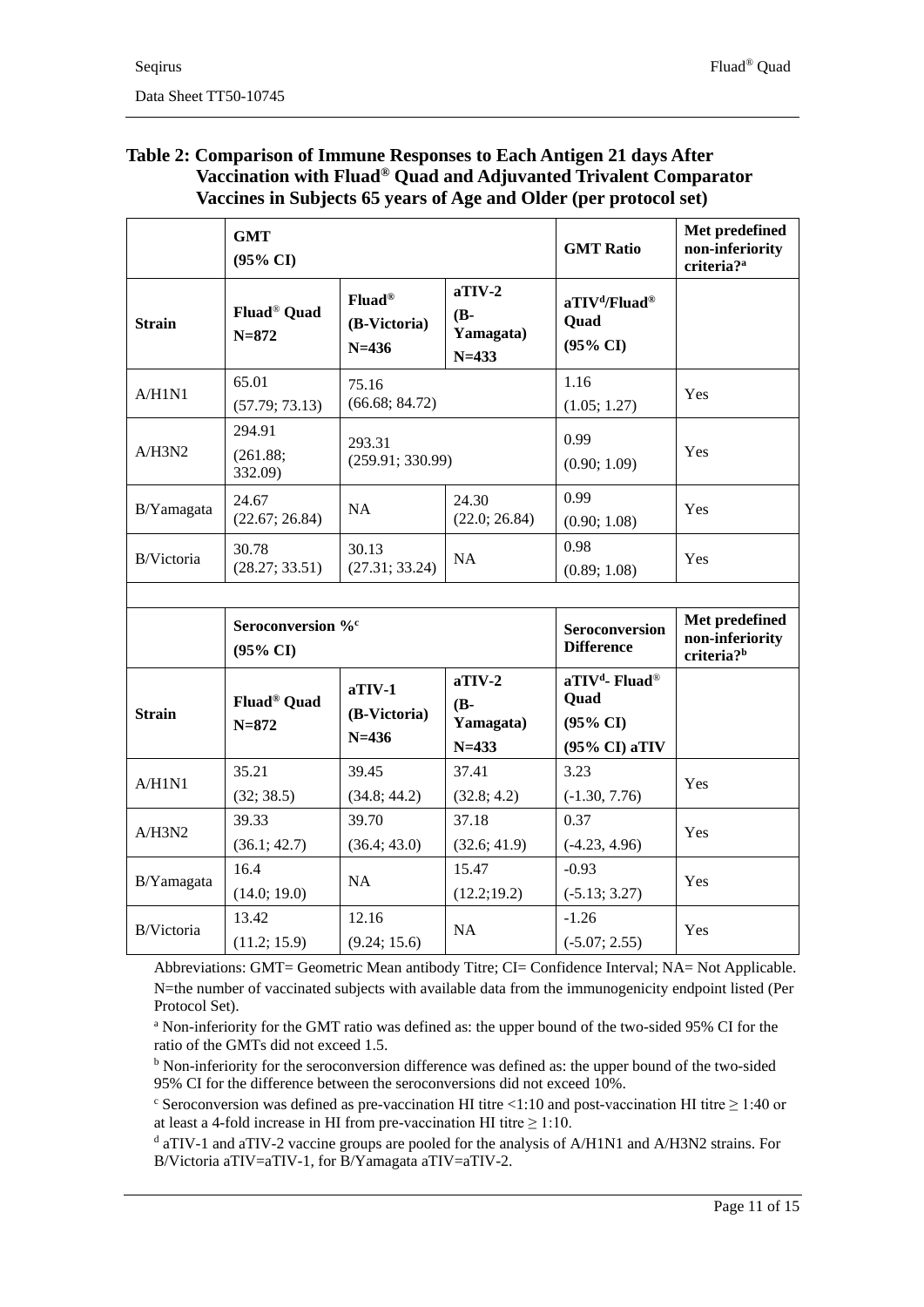Immunogenicity based on CBER (Center for Biologics Evaluation and Research) criteria as measured by the percentage of subjects achieving seroconversion for HI antibodies and percentage of subjects achieving an HI antibody titre  $\geq$ 1:40 at 21 days post-vaccination was assessed as a second co-primary endpoint. Success criteria was met if the lower limit of the two-sided 95% CI for the percentage of subjects achieving seroconversion for HI antibody met or exceeded 30% and the lower limit of the two-sided 95% CI for the percentage of subjects achieving an HI antibody titre ≥1:40 met and exceeded 60%.

The second co-primary objective was met for A strains (H1N1 and H3N2), but not for B strains (B-Yamagata and B-Victoria). Results for B strains in the Fluad® and aTIV-2 groups were similar to those obtained for Fluad® Quad.

Immunological superiority of Fluad® Quad compared to Fluad® and aTIV-2 for the B strain that was not included in each aTIV vaccine was assessed by the GMT ratio and difference in seroconversion at 21 days post-vaccination. Superiority was met if the upper limit of the two-sided 95% CI for the GMT ratio (GMT<sub>aTIV</sub>/GMT<sub>Fluad</sub>® <sub>Quad</sub>) was <1, and the upper limit of the two-sided 95% CI for the difference in SCRs (SCR<sub>aTIV</sub>–SCR<sub>Fluad®</sub>  $_{\text{Ouad}}$ ) was <0, for both B strains.

The pre-specified criteria for immunological superiority for the alternate B strain of Fluad® Quad relative to each aTIV vaccine were met.

## **5.2 PHARMACOKINETIC PROPERTIES**

Not applicable.

## **5.3 PRECLINICAL SAFETY DATA**

Nonclinical data reveal no special hazard for humans based on conventional studies of repeated-dose toxicity (60 mcg HA/dose), local tolerance and sensitization (45 mcg HA/dose). For the reproductive and development toxicity refer to **Section 4.6 – [FERTILITY, PREGNANCY AND LACTATION](#page-3-0)**.

### **Genotoxicity**

No data available.

### **Carcinogenicity**

No data available.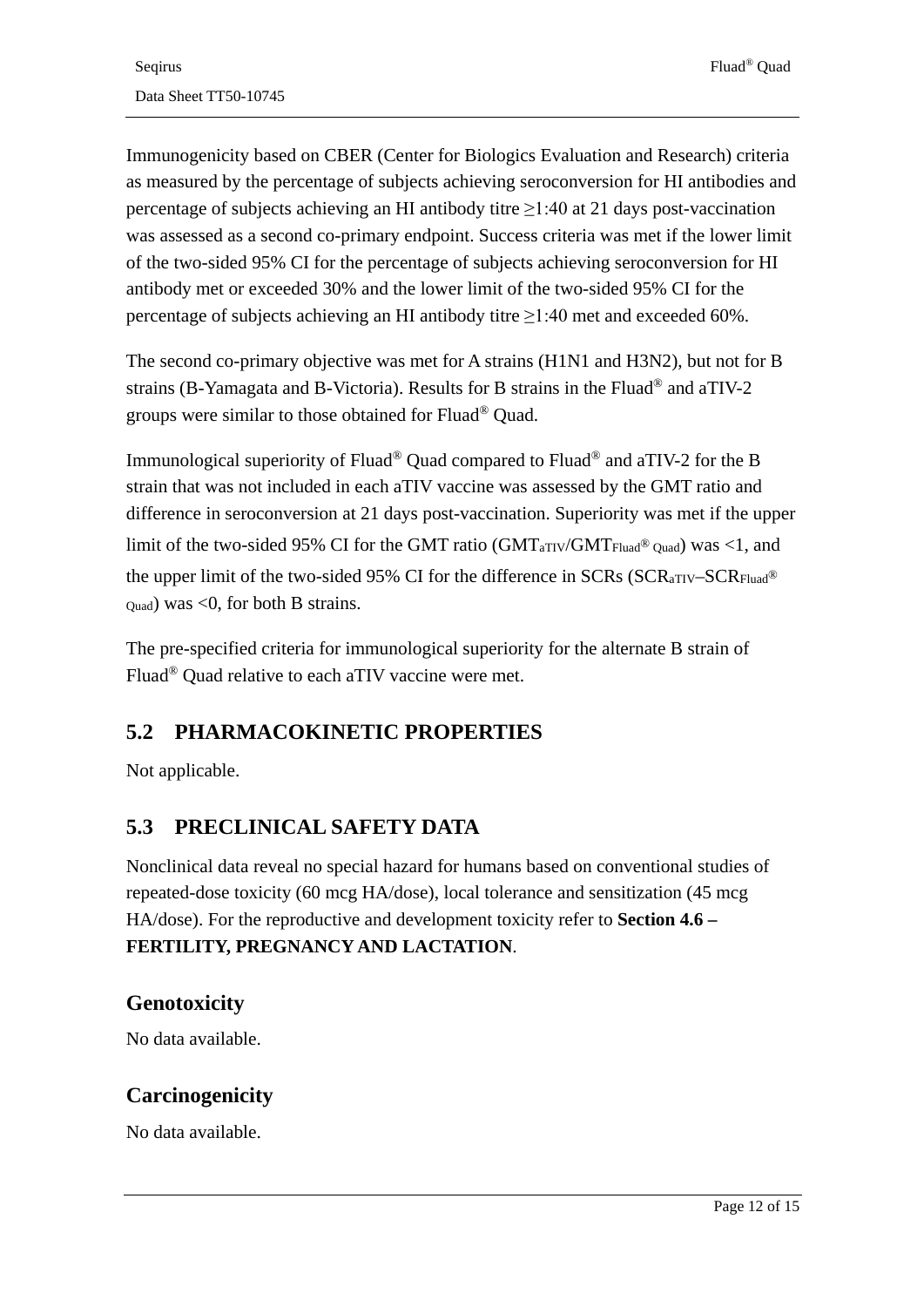# **6 PHARMACEUTICAL PARTICULARS**

### <span id="page-12-0"></span>**6.1 LIST OF EXCIPIENTS**

Each 0.5 mL dose of Fluad® Quad contains MF59C.1 (a proprietary adjuvant): containing squalene (of fish origin) 9.75 mg, polysorbate 80 1.175 mg, sorbitan trioleate 1.175 mg, sodium citrate dihydrate 0.66 mg, citric acid monohydrate 0.04 mg and water for injections and the following excipients.

| Sodium chloride                    | $4.00$ mg      |
|------------------------------------|----------------|
| Potassium chloride                 | $0.10$ mg      |
| Monobasic potassium phosphate      | $0.10$ mg      |
| Dibasic sodium phosphate dihydrate | $0.67$ mg      |
| Magnesium chloride hexahydrate     | $0.05$ mg      |
| Calcium chloride dihydrate         | $0.06$ mg      |
| Water for injections               | up to $0.5$ mL |

Fluad® Quad contains no antimicrobial preservative.

## **6.2 INCOMPATIBILITIES**

Incompatibilities were either not assessed or not identified as part of the registration of this medicine.

## **6.3 SHELF LIFE**

12 months

### **6.4 SPECIAL PRECAUTIONS FOR STORAGE**

Store at 2 °C to 8 °C. (Refrigerate. Do not freeze). Discard if the vaccine has been frozen. Protect from light.

## <span id="page-12-1"></span>**6.5 NATURE AND CONTENTS OF CONTAINER**

Not all presentations or pack sizes may be marketed.

Pre-filled syringe – needle-free

Fluad® Quad, inactivated, quadrivalent influenza vaccine (surface antigen), adjuvanted, suspension for injection, 0.5 mL pre-filled syringe, needle-free is a 0.5 mL suspension for injection in a needle-free pre-filled syringe (type I glass).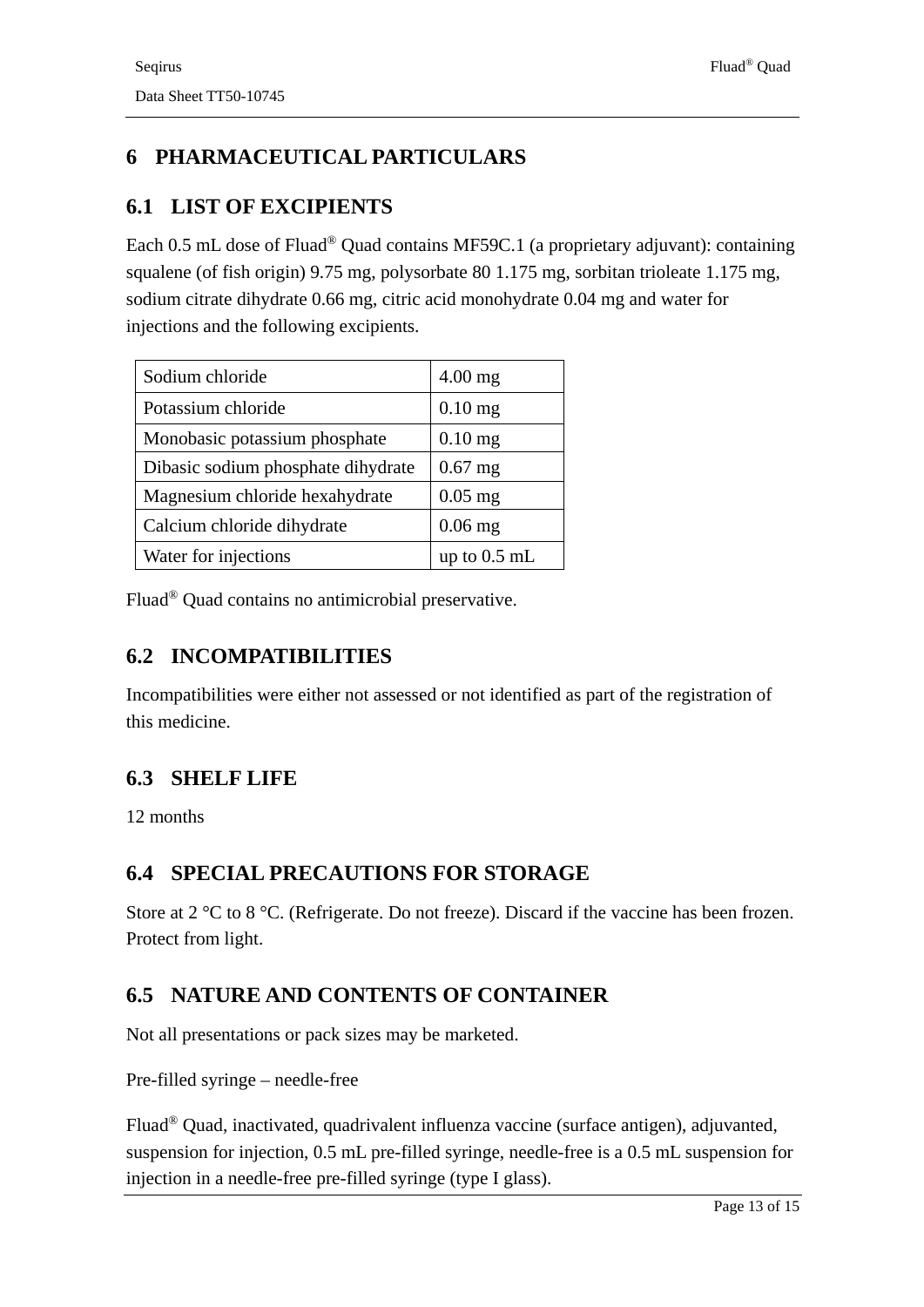The syringe barrel, plunger and rubber stopper are not manufactured with natural rubber latex.

Pack sizes: 1's; 10's.

Pre-filled syringe – attached needle

Fluad® Quad, inactivated, quadrivalent influenza vaccine (surface antigen), adjuvanted, suspension for injection, 0.5 mL pre-filled syringe, with attached needle is a 0.5 mL suspension for injection in a pre-filled syringe (type I glass) with attached needle.

The sheath covering the needle contains natural rubber latex (see **Section 4.4 – [SPECIAL](#page-2-0)  [WARNINGS AND PRECAUTIONS FOR USE](#page-2-0)**).

The syringe barrel, plunger and rubber stopper are not manufactured with natural rubber latex.

Pack sizes: 1's; 10's.

### **6.6 SPECIAL PRECAUTIONS FOR DISPOSAL**

In Australia or New Zealand, any unused medicine or waste material should be disposed of in accordance with local requirements.

### **7 MEDICINE SCHEDULE**

Prescription medicine

### **8 SPONSOR**

Seqirus (NZ) Ltd PO Box 62590 Greenlane Auckland 1546 New Zealand Telephone: 0800 502 757

### **9 DATE OF FIRST APPROVAL**

11 December 2020

### **10 DATE OF REVISION**

22 October 2021